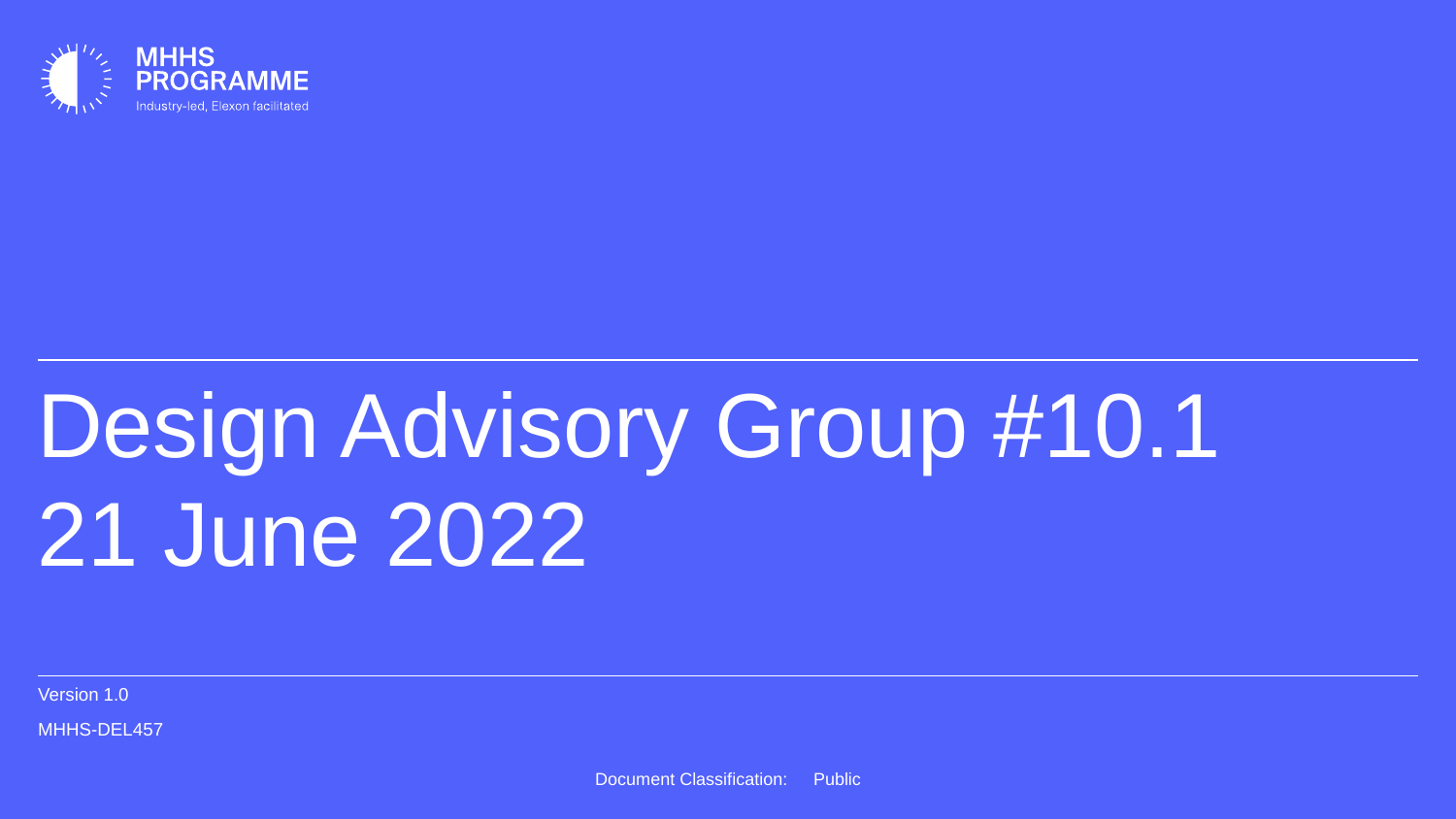**Agenda**

| <b>Item</b>                                                                    | <b>Objective</b>                                                                                                             | <b>Type</b>       | <b>Lead</b>                       | Time                   | Page |
|--------------------------------------------------------------------------------|------------------------------------------------------------------------------------------------------------------------------|-------------------|-----------------------------------|------------------------|------|
| <b>Welcome and Meeting Objectives</b>                                          | Overview of level playing field design principle and desired<br>outcomes of meeting                                          |                   | Chair                             | 13:00-13:05<br>5 mins  |      |
| <b>Level Playing Field Design Principle</b><br>/ SEC Modification Proposal 162 | Receive updates on SEC MP162, REC Change 0044, and discuss<br>actions required to enact level playing field design principle | <b>Discussion</b> | Programme<br>(Chair & Ian Smith)  | 13:15-13:45<br>40 mins |      |
| <b>Review of RAID</b>                                                          | Review of design related RAID items                                                                                          | <b>Discussion</b> | Programme<br>(PMO, Warren Fulton) | 13:45-14:45<br>60 mins | 6    |
| <b>Summary and Outcomes</b>                                                    | Summarise outcomes, actions, and next steps                                                                                  | Information       | <b>Chair &amp; Secretariat</b>    | 14:45-14:50<br>5 mins  | 9    |

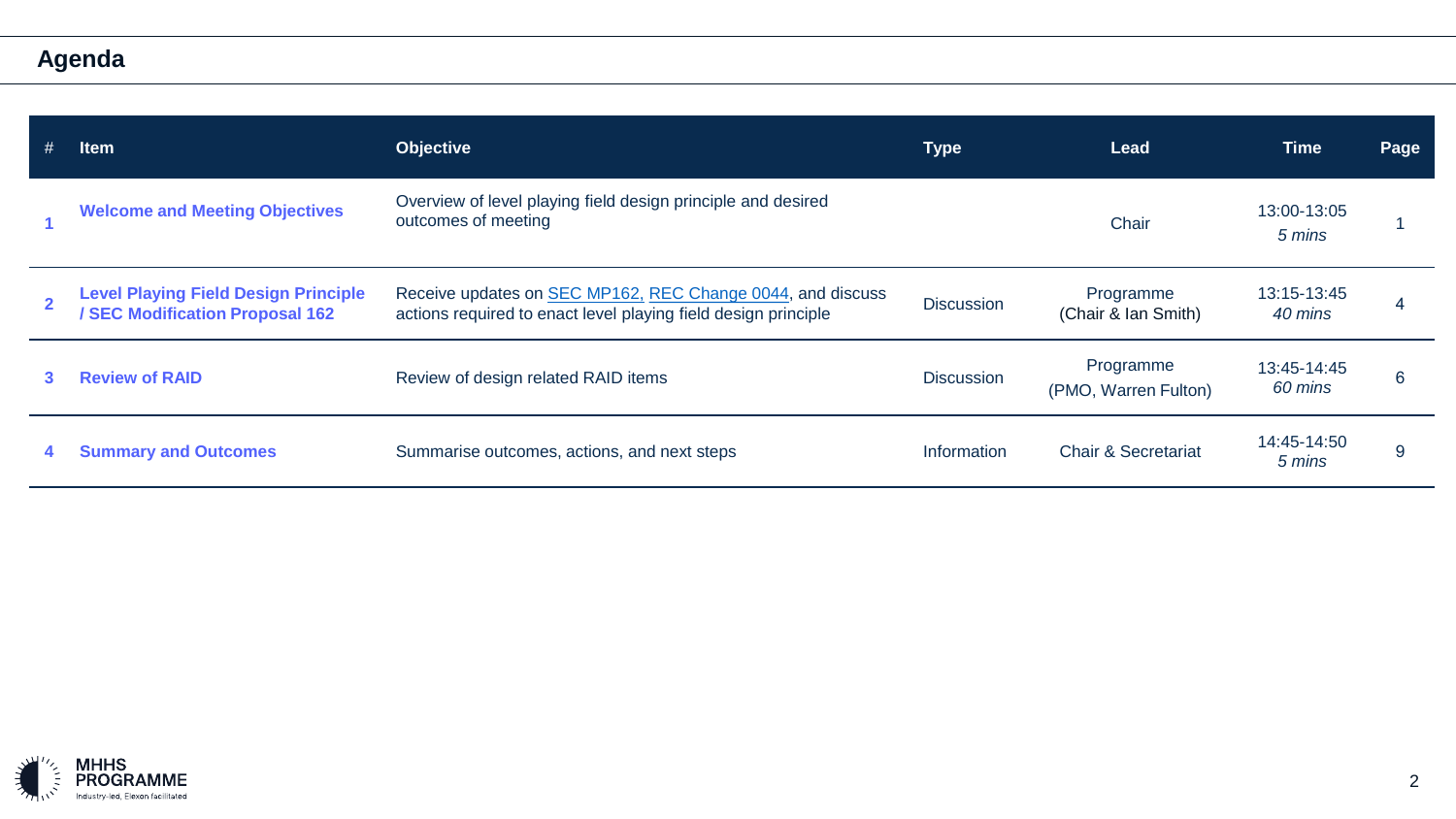Level Playing Field Design Principle / SEC Modification Proposal 162

DISCUSSION: Receive updates on SEC MP162, REC Change 0044, and discuss actions required to enact level playing field design principle

Programme – Chair & Ian Smith

*40 mins*



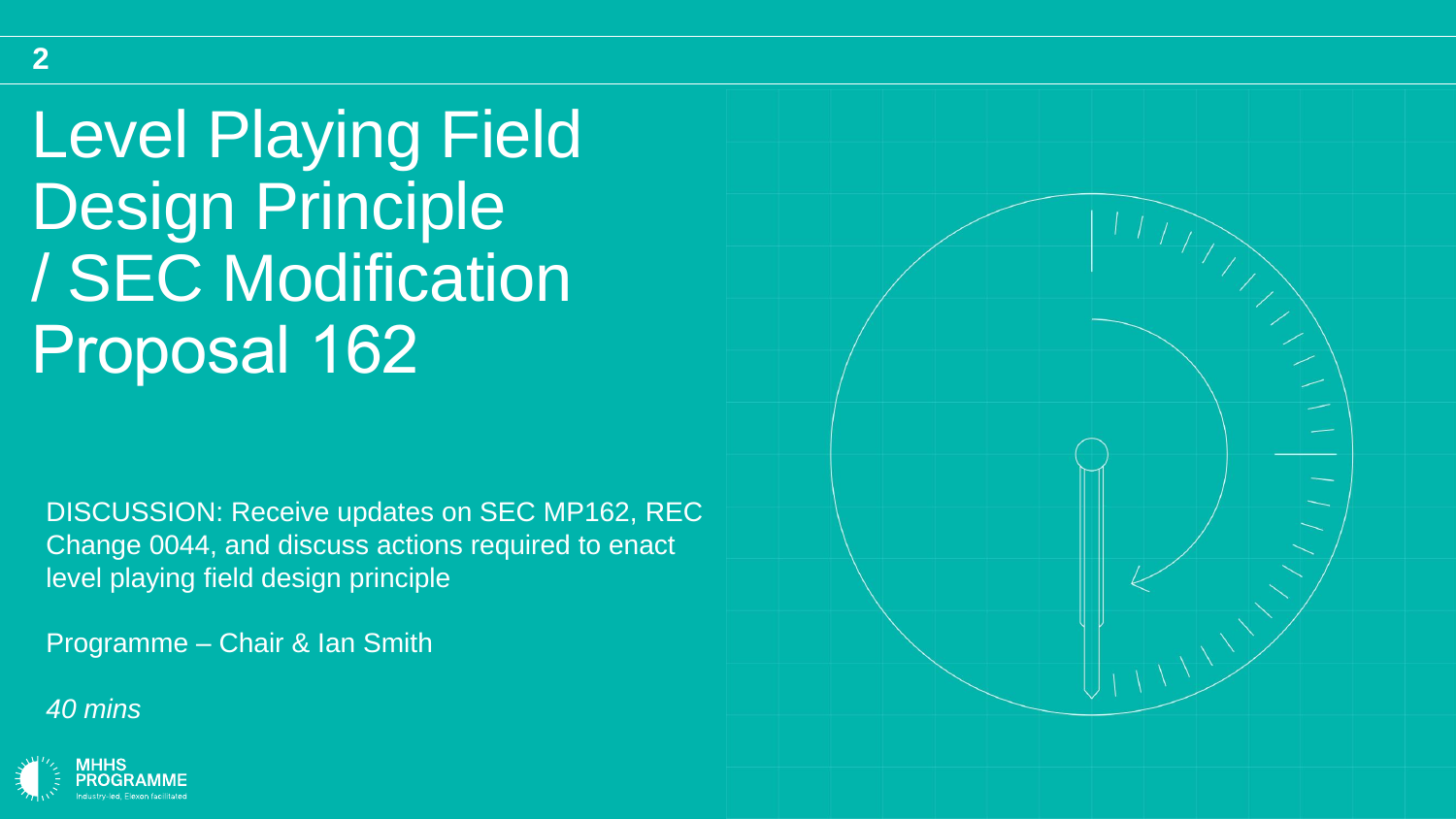DAG updates:

- Link to **[SEC MP 162](https://smartenergycodecompany.co.uk/modifications/sec-changes-required-to-deliver-mhhs/)** and to **[REC R0044](https://recportal.co.uk/group/guest/-/mhhs-programme-changes-required-to-central-switching-service)** (initial assessment attached)
- Update from SECAS on current status of SEC MP162
- Analysis of responses received to SDS work group information request re <24hr TRTs use cases, frequency and materiality
- Design Team scheduling SDS work group
- DAG concerns on impacts on T1 and T2 design artefacts

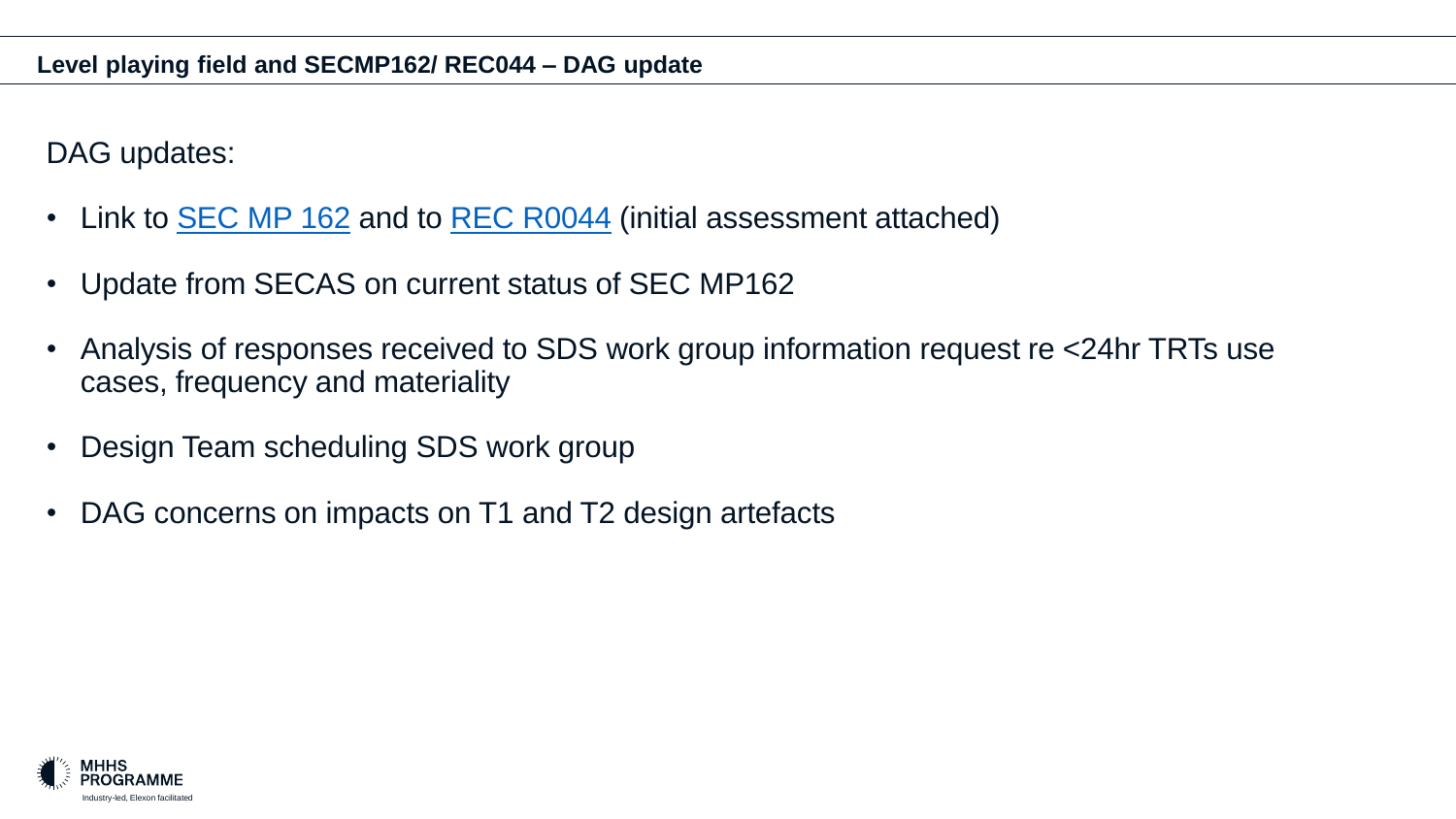# Review of RAID

DISCUSSION: Review of design related RAID items

Programme – PMO

*60 mins*



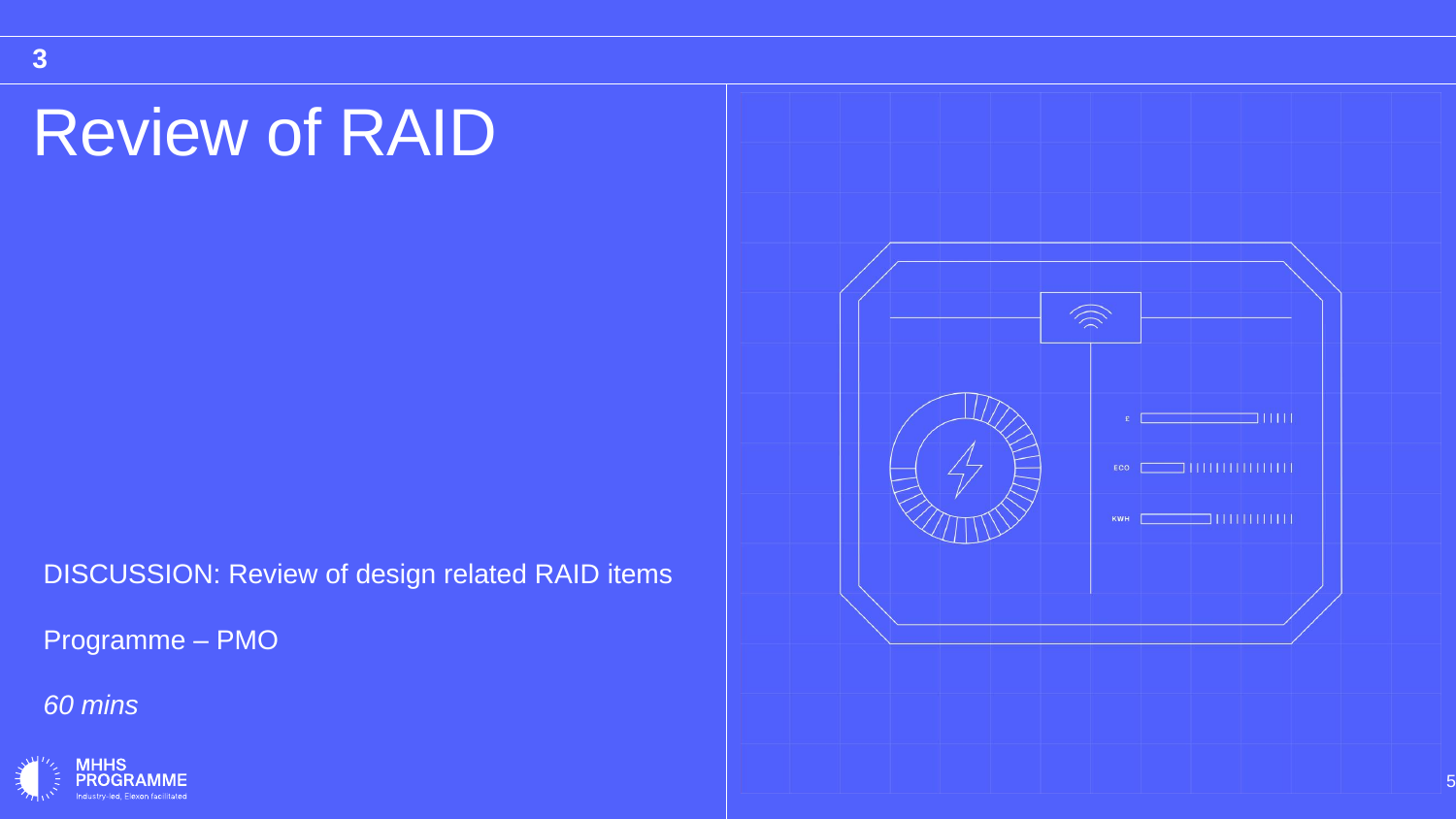

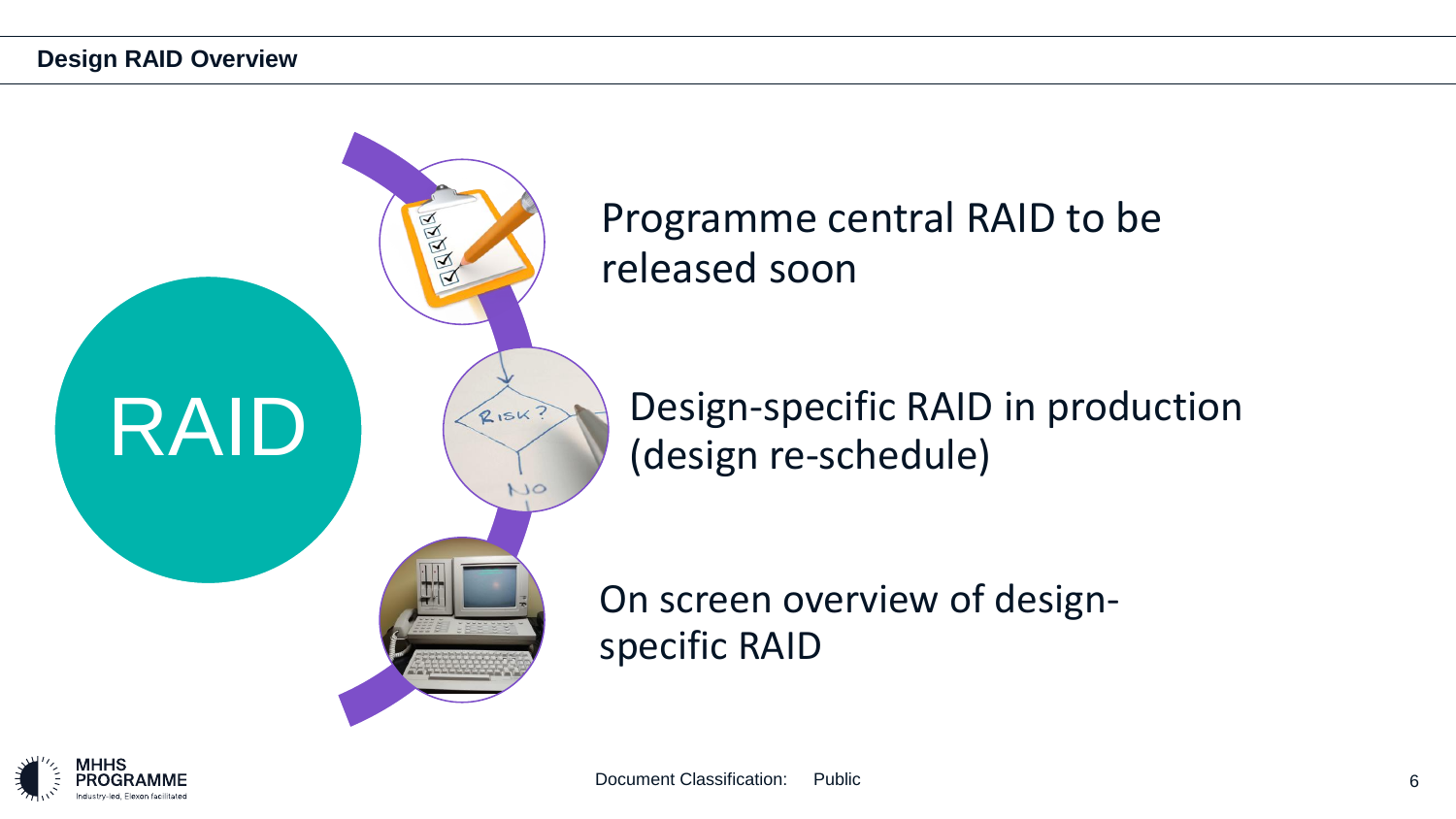### **RAID Log Input Form & Next Steps**

#### To manage the flow of information input to the RAID log, we have designed and developed a RAID log input form

#### **Purpose**

The [RAID Log Input Form i](https://forms.office.com/r/ZQLFh8RVgU)s the single point of entry for participants to raise, update and close RAID items in the centralised log





- 1. A request is raised via the input form
- 2. A notification is sent to the RAID Manager containing the new items and details captured
- 3. The RAID Manager will verify and validate the request, liaising with members of the team and/or the originator should further clarifications be required
- 4. Once the details are validated, the RAID Log will be updated, and the originator is notified

#### **Next Steps**

- To present a view of the major risk themes (Today)
- To release the RAID Log via the Programme Collaboration Base (Q3 2022)
- To provide a demo of the RAID dashboards (Q3 2022 post dPMO release)

### MHHS Programme RAID Log **Input Form**

Welcome to the MHHS Programmes RAID Log Input Form! This form is the entry point for RAID items in the centralised log. Once a request has been submitted, MHHS PMO will review and validate the details before registering the request, should there be any quires, a member of the team will be in touch.



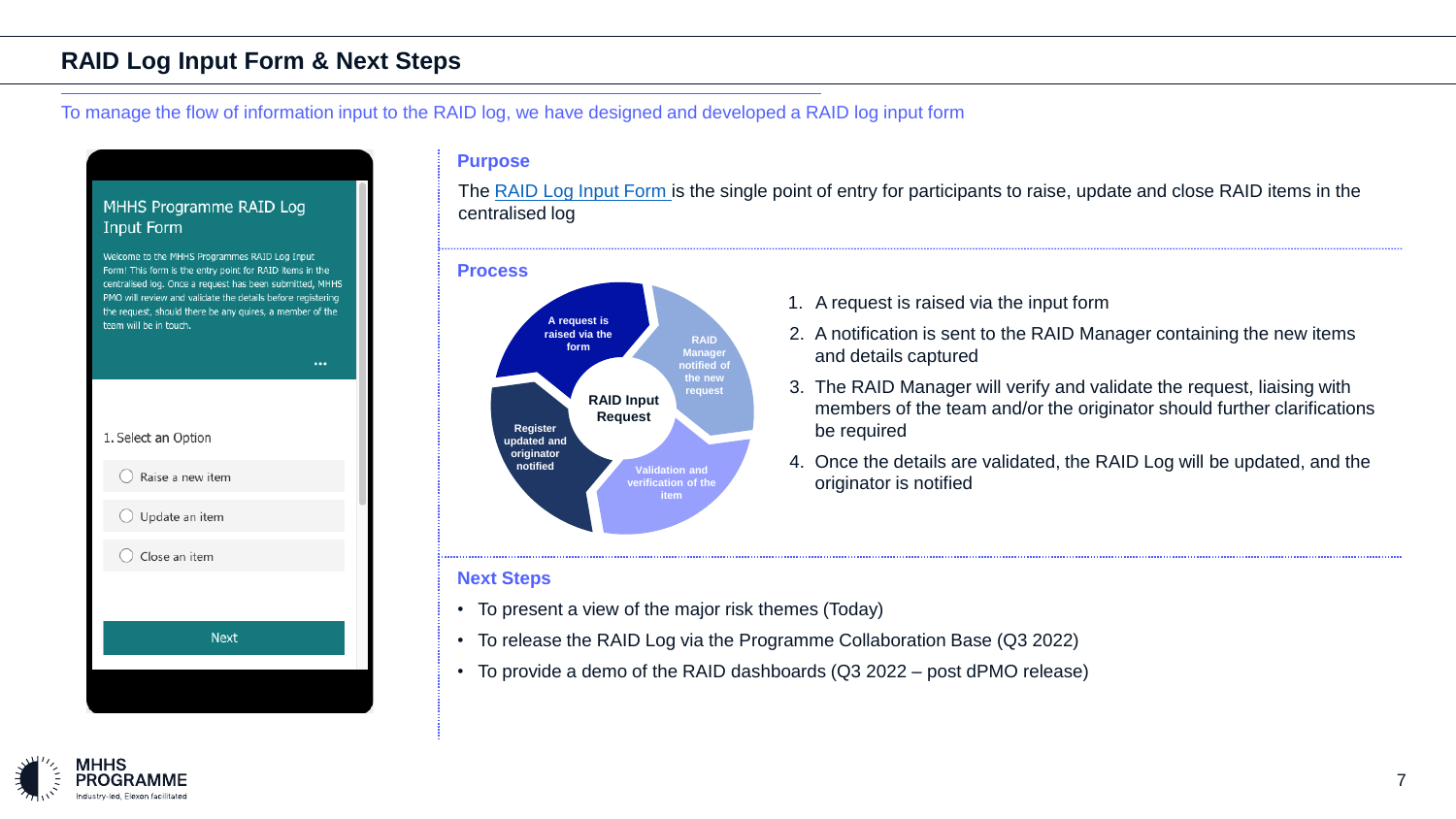# Summary and **Outcomes**

INFORMATION: Summarise outcomes, actions, and next steps

*Chair & Secretariat*

*5 mins*